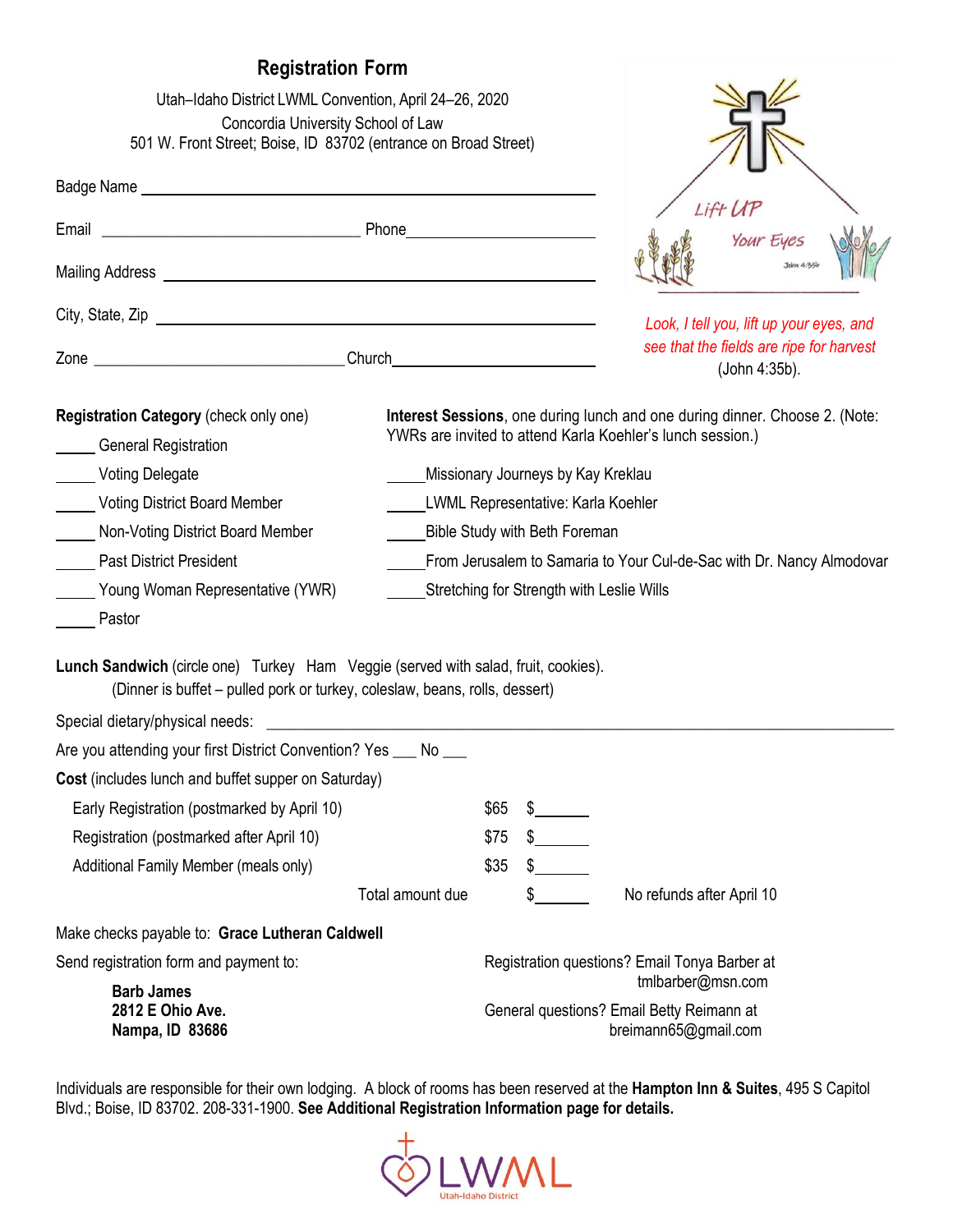# **ADDITIONAL CONVENTION INFORMATION**

### **Interest Sessions**

#### **Kay Kreklau – Missionary Journeys**

Kay served as our LWML President from 2011-2015. During that time

she was blessed to travel to the Dominican Republic to witness firsthand how our Mites blessed lives there. Her presentation will show how our mission dollars are working to bring more and more to know Jesus.

#### **Karla Koehler, LWML Treasurer**

Karla is a member of the Nebraska North District, a mother of two grown children, and a "purple grandma" according to her grandson! Karla's first session, during lunch, will be with YWRs and group (society) presidents. The dinner interest session is open to all convention participants. Karla will share her story and how she became involved in the LWML. She will share how God uses her every day even in the accounting profession. Her vision for the LWML is to help bring God's women together to serve our families, churches, communities and world as we show the love and light of Jesus Christ as we love and support one another.

#### **Dr. Nancy A. Almodovar — From Jerusalem to Samaria to Your Cul-de-Sac**

Jesus taught us to go out into all the world with the Gospel (Matt 28:18-20), and now the world is in our own cul-de-sac and often at our doorstep. Never has the world been closer to us and our own neighborhood. Mormons, Muslims, Sikhs and Hindus are now our neighbors. This session will educate you as to their beliefs and equip you to share the good news of salvation by grace alone in Christ alone. Do you know what they believe? How do you present the gospel to those of other faiths? What is the most important message they need to hear? In this breakout session you will be given the tools and will be taught how to use them to bring life and salvation to your neighbors from around the world.

### **Beth Foreman — Bible Study: Sipping from a Mirage**

Optical illusions, mirages, and even social media. Can we trust what we see? We live in a fallen world where our eyes can easily be tricked into seeing what's not there. Or seeing what we shouldn't see. Or seeing what we think we want to see. We know we should lift our eyes to the Lord, but every single day, our eyes deceive us. In this session, we'll take a look at these tricks and illusions as we open God's Word. What does it mean to have "spiritual eyes" in this illusory world?

Beth Foreman began her LWML service years ago in the Utah-Idaho District and now lives in Michigan. She's a writer and editor who served for ten years on *The Lutheran Woman's Quarterly* staff*.*

### **Leslie Wills – Stretching for Strength**

Leslie is a wife and mother, a yoga instructor, and personal trainer at XrossWay Fitness in Twin Falls. During this session, you will learn about the gentle practice of stretching using the support system of a chair. This practice can improve your flexibility, concentration, strength, while boosting your mood, and reducing stress and joint strain.

# **Servant Activity**

Materials will be provided to assemble Health kits for Orphan Grain Train and MOST Witness Bracelets.